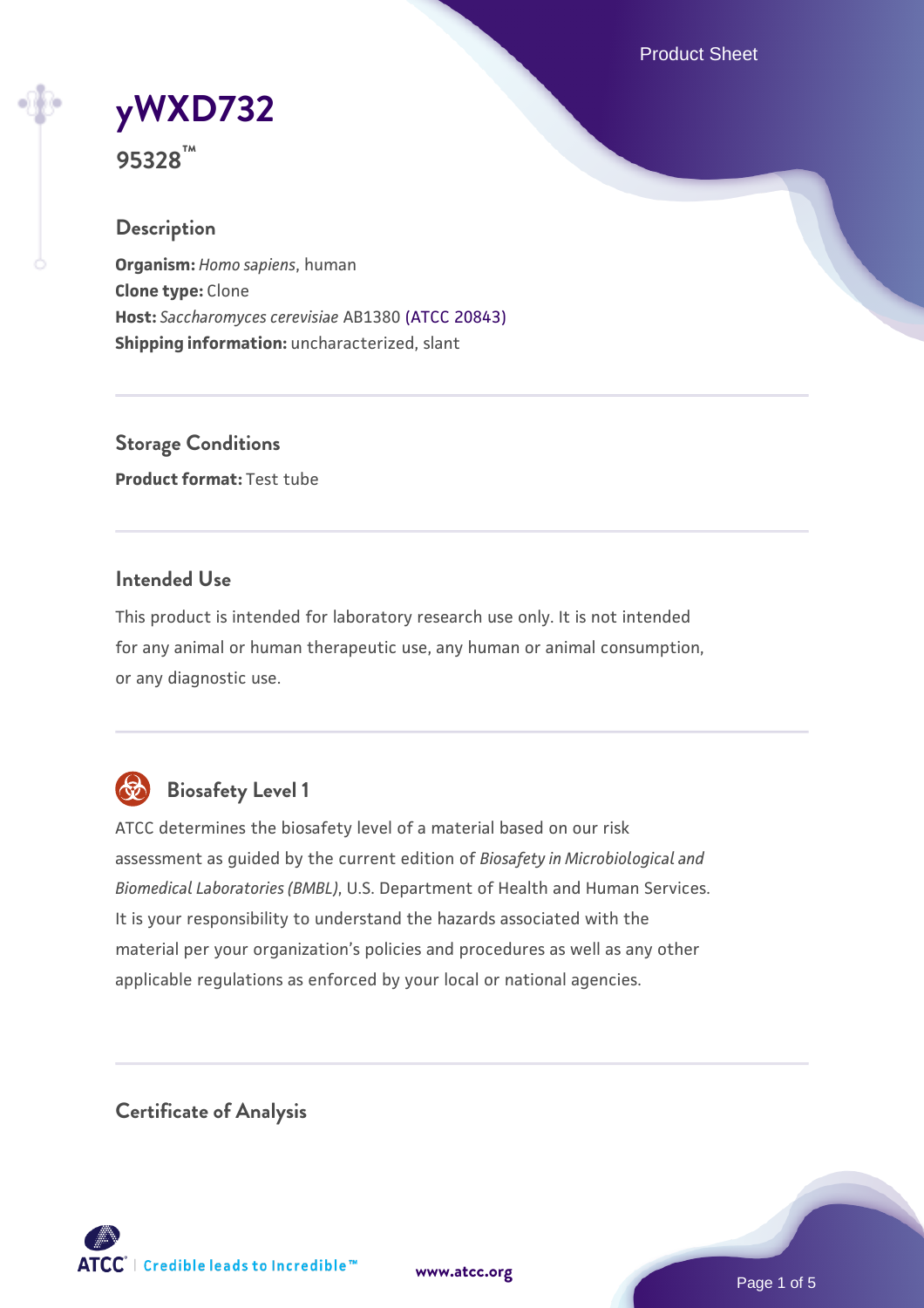

For batch-specific test results, refer to the applicable certificate of analysis that can be found at www.atcc.org.

## **Insert Information**

**Type of DNA:** genomic **Genome:** Homo sapiens **Chromosome:** X X q24-q28 **Gene name:** DNA Segment, single copy **Gene product:** DNA Segment, single copy [DXS2304] **Gene symbol:** DXS2304 **Contains complete coding sequence:** Unknown **Insert end:** TaqI

#### **Vector Information**

**Construct size (kb):** 180.0 **Intact vector size:** 11.700 **Vector name:** pYAC-RC **Type of vector:** YAC **Construction:** pYAC3, polylinker **Host range:** *Saccharomyces cerevisiae*; *Escherichia coli* **Vector information:** Features (with orientation and position when available): Cross references: **Centromere:** CEN4 **Cloning sites:** NotI; SacII; SalI; mLuI; ClaI; SnaBI; SmaI **Markers:** SUP4; HIS3; ampR; URA3; TRP1 Polylinker sites: Notl; SacII; SalI; mLuI; ClaI; SnaBI; SmaI **Promoters:** none **Replicon:** pMB1; ARS1

**Growth Conditions**



**[www.atcc.org](http://www.atcc.org)**

Page 2 of 5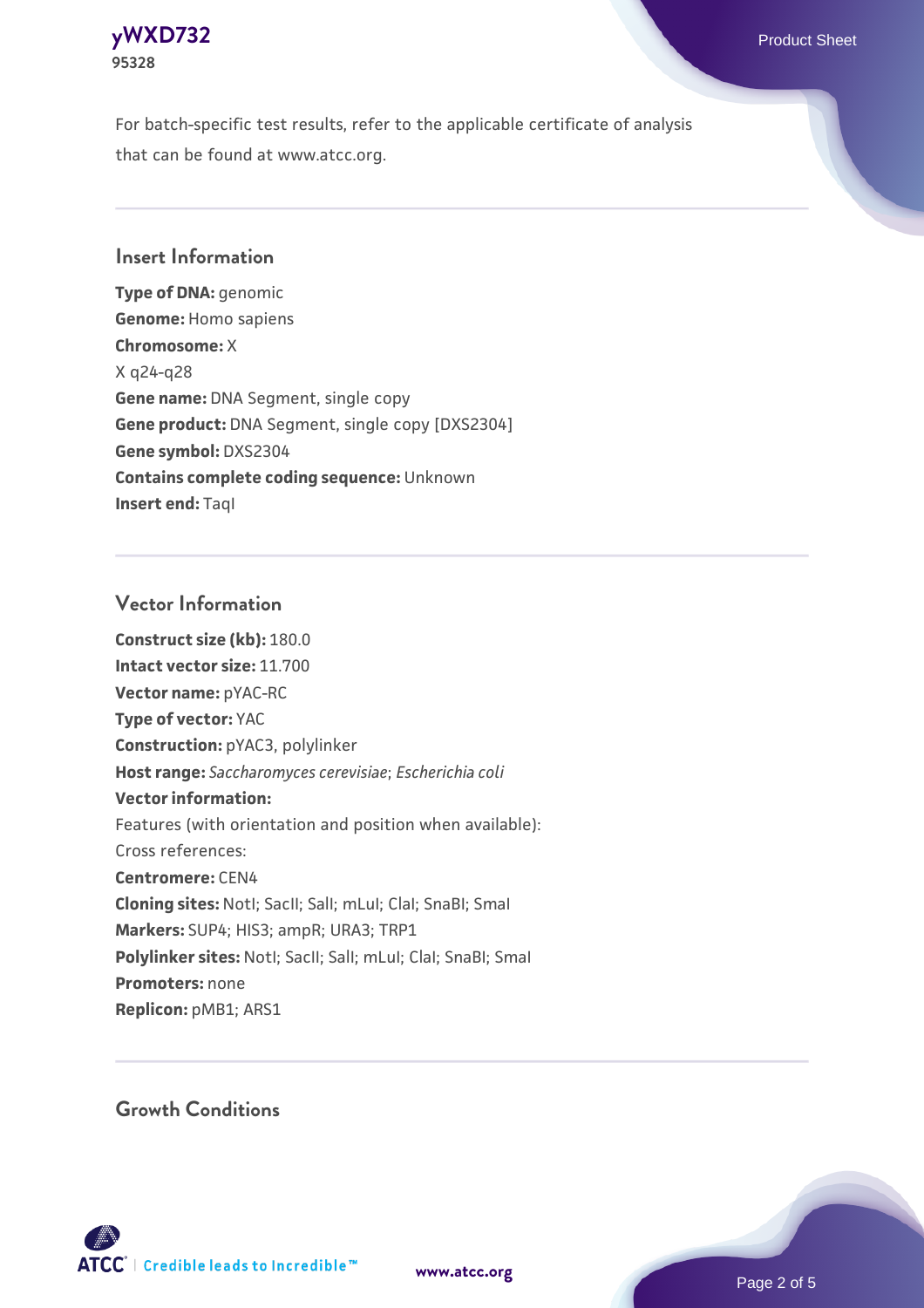**[yWXD732](https://www.atcc.org/products/95328)** Product Sheet **95328**

# **Medium:**  [ATCC Medium 1245: YEPD](https://www.atcc.org/-/media/product-assets/documents/microbial-media-formulations/1/2/4/5/atcc-medium-1245.pdf?rev=705ca55d1b6f490a808a965d5c072196) **Temperature:** 30°C

#### **Notes**

More information may be available from ATCC (http://www.atcc.org or 703- 365-2620).

## **Material Citation**

If use of this material results in a scientific publication, please cite the material in the following manner: yWXD732 (ATCC 95328)

#### **References**

References and other information relating to this material are available at www.atcc.org.

#### **Warranty**

The product is provided 'AS IS' and the viability of ATCC® products is warranted for 30 days from the date of shipment, provided that the customer has stored and handled the product according to the information included on the product information sheet, website, and Certificate of Analysis. For living cultures, ATCC lists the media formulation and reagents that have been found to be effective for the product. While other unspecified media and reagents may also produce satisfactory results, a change in the ATCC and/or depositor-recommended protocols may affect the recovery, growth, and/or function of the product. If an alternative medium

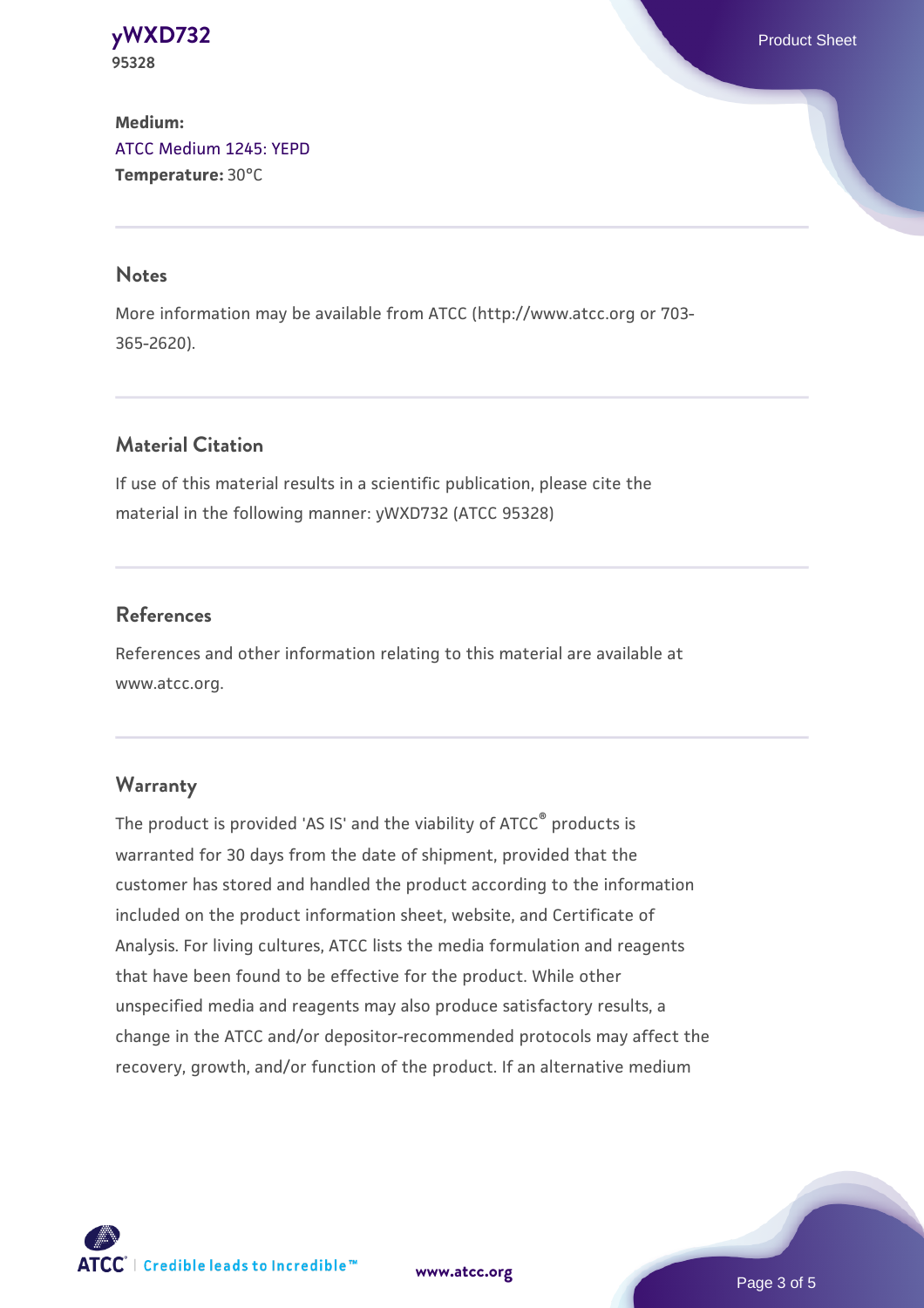

formulation or reagent is used, the ATCC warranty for viability is no longer valid. Except as expressly set forth herein, no other warranties of any kind are provided, express or implied, including, but not limited to, any implied warranties of merchantability, fitness for a particular purpose, manufacture according to cGMP standards, typicality, safety, accuracy, and/or noninfringement.

## **Disclaimers**

This product is intended for laboratory research use only. It is not intended for any animal or human therapeutic use, any human or animal consumption, or any diagnostic use. Any proposed commercial use is prohibited without a license from ATCC.

While ATCC uses reasonable efforts to include accurate and up-to-date information on this product sheet, ATCC makes no warranties or representations as to its accuracy. Citations from scientific literature and patents are provided for informational purposes only. ATCC does not warrant that such information has been confirmed to be accurate or complete and the customer bears the sole responsibility of confirming the accuracy and completeness of any such information.

This product is sent on the condition that the customer is responsible for and assumes all risk and responsibility in connection with the receipt, handling, storage, disposal, and use of the ATCC product including without limitation taking all appropriate safety and handling precautions to minimize health or environmental risk. As a condition of receiving the material, the customer agrees that any activity undertaken with the ATCC product and any progeny or modifications will be conducted in compliance with all applicable laws, regulations, and guidelines. This product is provided 'AS IS' with no representations or warranties whatsoever except as expressly set forth herein and in no event shall ATCC, its parents, subsidiaries, directors, officers, agents, employees, assigns, successors, and affiliates be liable for indirect, special, incidental, or consequential damages of any kind in connection with or arising out of the customer's use of the product. While reasonable effort is made to ensure authenticity and reliability of materials on deposit, ATCC is